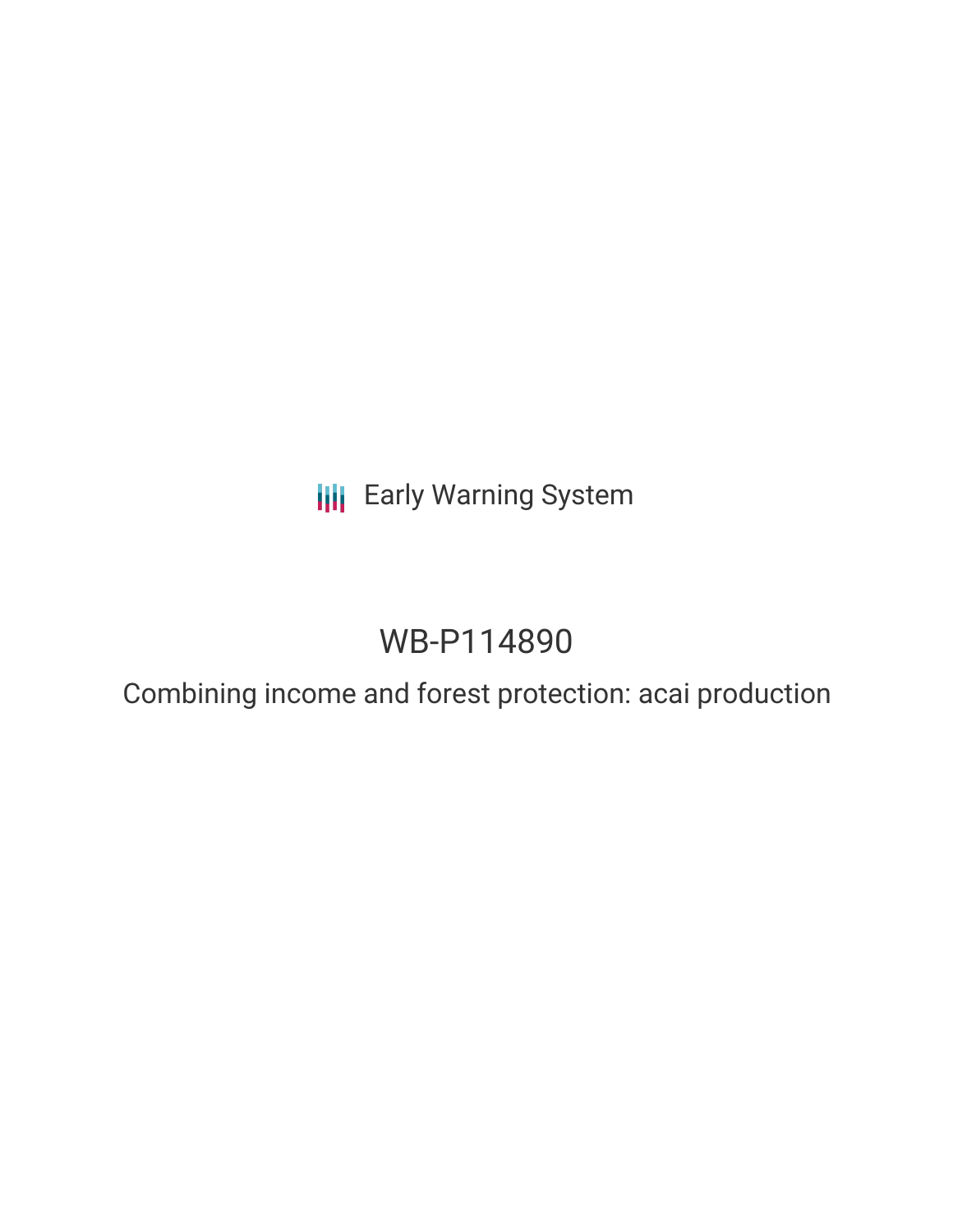

#### **Quick Facts**

| <b>Countries</b>               | <b>Brazil</b>                   |
|--------------------------------|---------------------------------|
| <b>Specific Location</b>       | Southern Brazilian              |
| <b>Financial Institutions</b>  | World Bank (WB)                 |
| <b>Status</b>                  | Proposed                        |
| <b>Bank Risk Rating</b>        | U                               |
| <b>Borrower</b>                | Government of Brazil            |
| <b>Sectors</b>                 | <b>Agriculture and Forestry</b> |
| <b>Investment Type(s)</b>      | Grant                           |
| <b>Investment Amount (USD)</b> | \$0.20 million                  |
| <b>Project Cost (USD)</b>      | $$0.20$ million                 |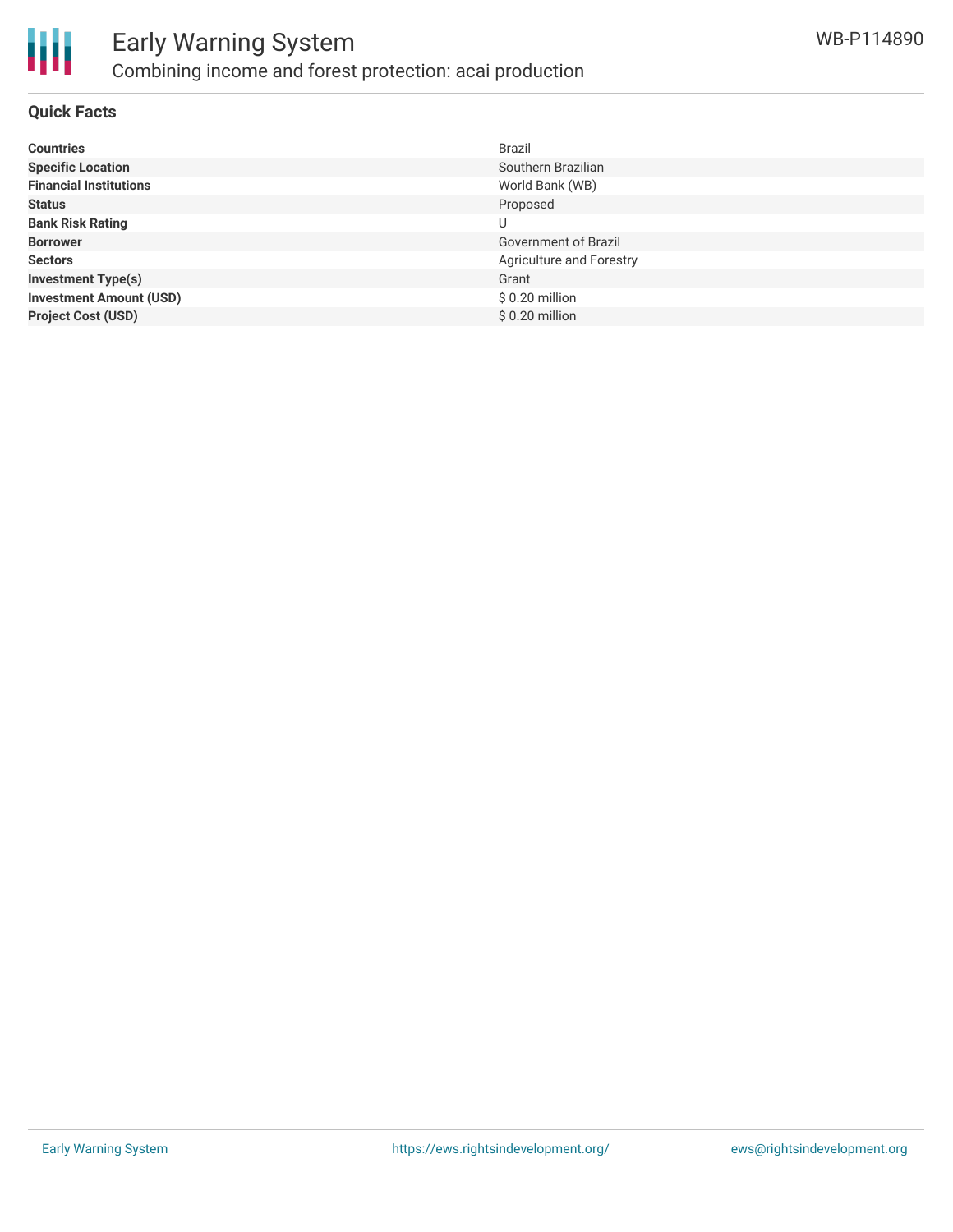

# **Project Description**

To implement DM2008 project. Project will specifically engage 400 Southern Brazilian smallholders in the increase of açaí berry production from the juçara tree (Euterpe edulis); equip a farmer#s cooperative processing plant; develop marketing initiatives; and raise participating farmer#s income by approximately 40%. Approximately 1,000 hectares will be covered with açaí production systems. The project will serve as a model for the Juçara Network # a collaborative effort of organizations promoting açaí production in the Atlantic Forest.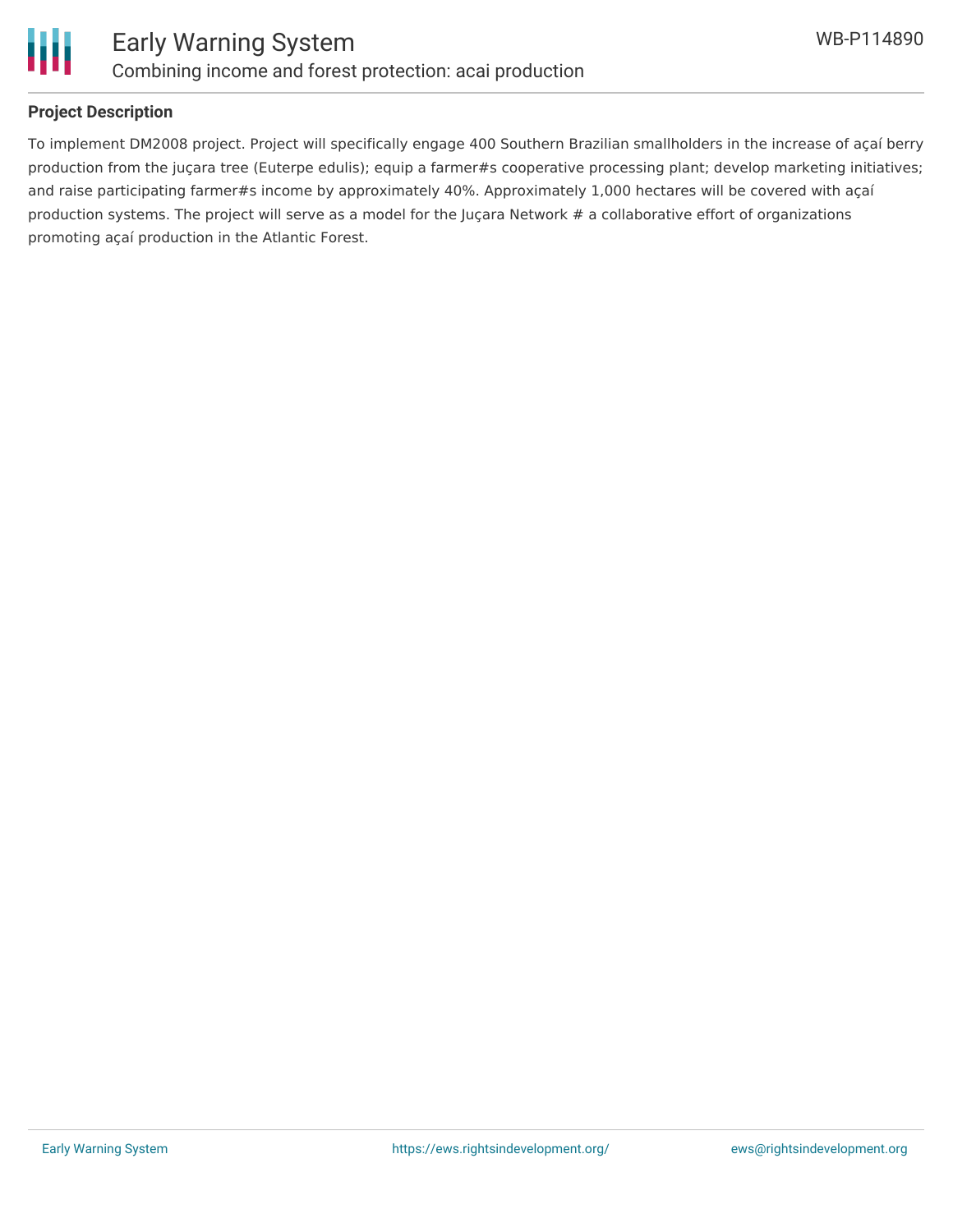

# Early Warning System Combining income and forest protection: acai production

# **Investment Description**

World Bank (WB)